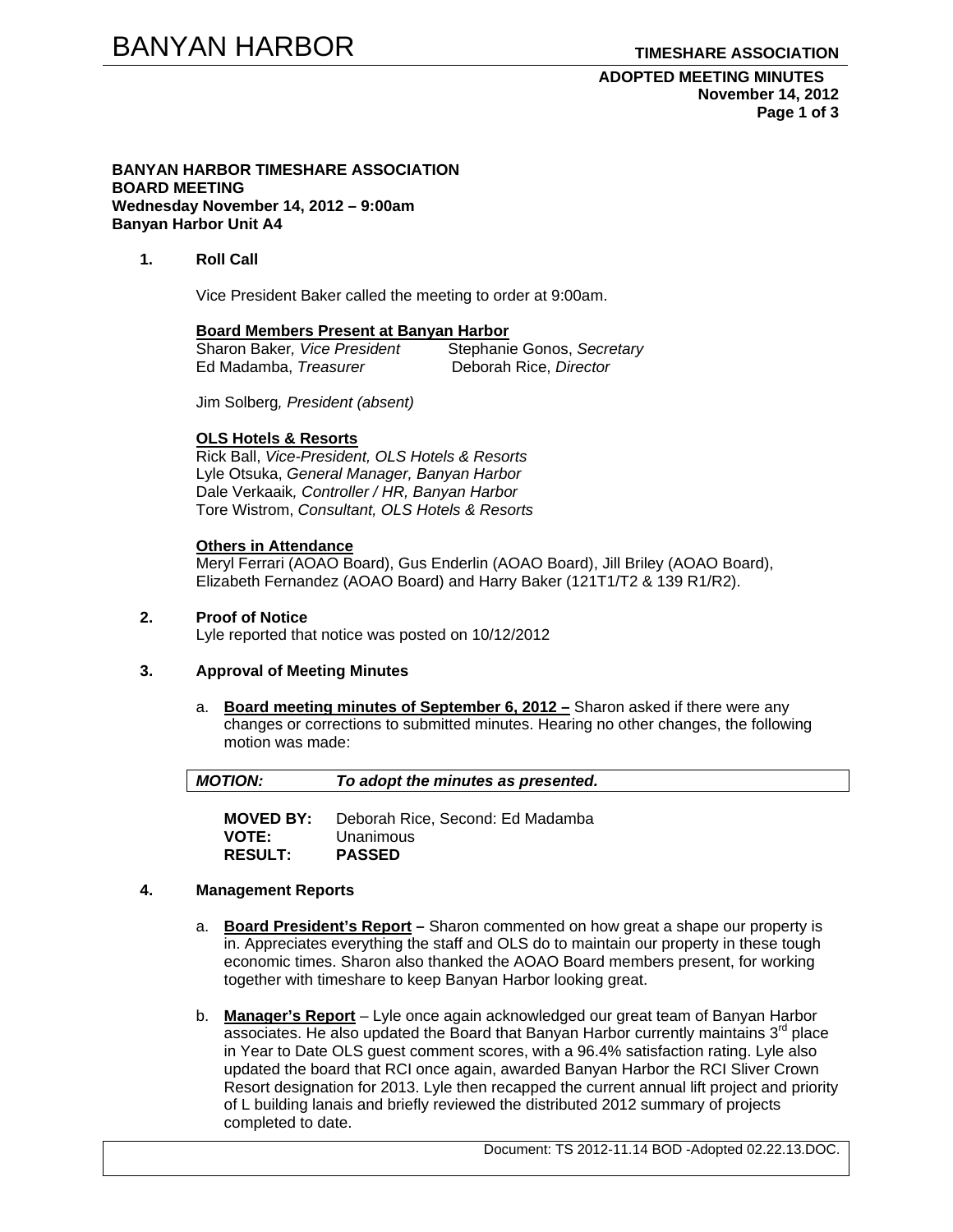# **ADOPTED MEETING MINUTES November 14, 2012 Page 2 of 3**

# **5. Financial Reports**

- a. **March 2012 Financial –** Rick reviewed the financial results through September 2012. Revenues year-to-date were behind budget by \$18,455 due to the write off of uncollectible late fees from prior years. This has been offset somewhat by the new amenity fee income of \$7,616 year to date. Again the staff did an excellent job in managing controllable expenses, Payroll taxes, health insurance and increased bad debt write off (\$58,750 year to date) contributed to an operating expense over budget year-todate. Controllable expenses we were \$20K better than budget. Through September 30, 2012, Net Earnings are <\$43,303>. Rick again reiterated our 2012 budget is a really tight budget and with the finalization of the deed backs and foreclosures of prior years, it had a major impact on the year-to-date financials. Rick also pointed out the new insurance summary follows the financials in each of the Boards packet.
- b. **Reserve Study –** Rick reviewed the reserve study highlighting 2012 projects. We continue to be cautious with projects as we need to continue offsetting legal & foreclosure costs. Overall we are tight but in good shape. We continue to monitor capital projects as to not over-extend ourselves, but insure we maintain the furnishings, fixtures and equipment of the units. The 20 year Reserve Study, which is reviewed by the Board quarterly continues to be a good tool to show funding for anticipated future projects.
- c. **Collection –** Rick reported and reviewed the recapped summary of outstanding maintenance fees. Year to date we are seeing improvement, however Timeshare Association continues to have a lot of inventory and it's important we continue to rent this inventory, which assists with cash flow for the Timeshare Association. We continue to look explore ways to reduce the number of association weeks. One way may be to explore donating to charity silent auctions and recapture a dues paying owner. Ben Bregman is also looking at different ways to move more weeks.

# **6. Unfinished Business**

- a. **RCI Comment Cards** Overall our Banyan Harbor comments continue to very favorable for our type property and are as good as or better than other RCI properties. Deborah Rice commented how appreciative she is in seeing improvements such as the emergency flashlights and bedroom door stoppers.
- b. **Interest charges on late payments** Administration's recommendation is to not add interest to late Timeshare Association dues at this time and review at a later date. Board concurred, no motion needed.
- c. **Other** Discussions ensued regarding decreasing number of meetings per year, thus decreasing costs (estimated at \$3500). After discussion the following motion was made:

| <b>MOTION:</b><br>Presented. | To do the September 2013 meeting via teleconference call. |
|------------------------------|-----------------------------------------------------------|
| <b>MOVED BY:</b>             | Stephanie Gonos, Second: Deborah Rice                     |
| <b>VOTE:</b>                 | Unanimous                                                 |
| <b>RESULT:</b>               | <b>PASSED</b>                                             |